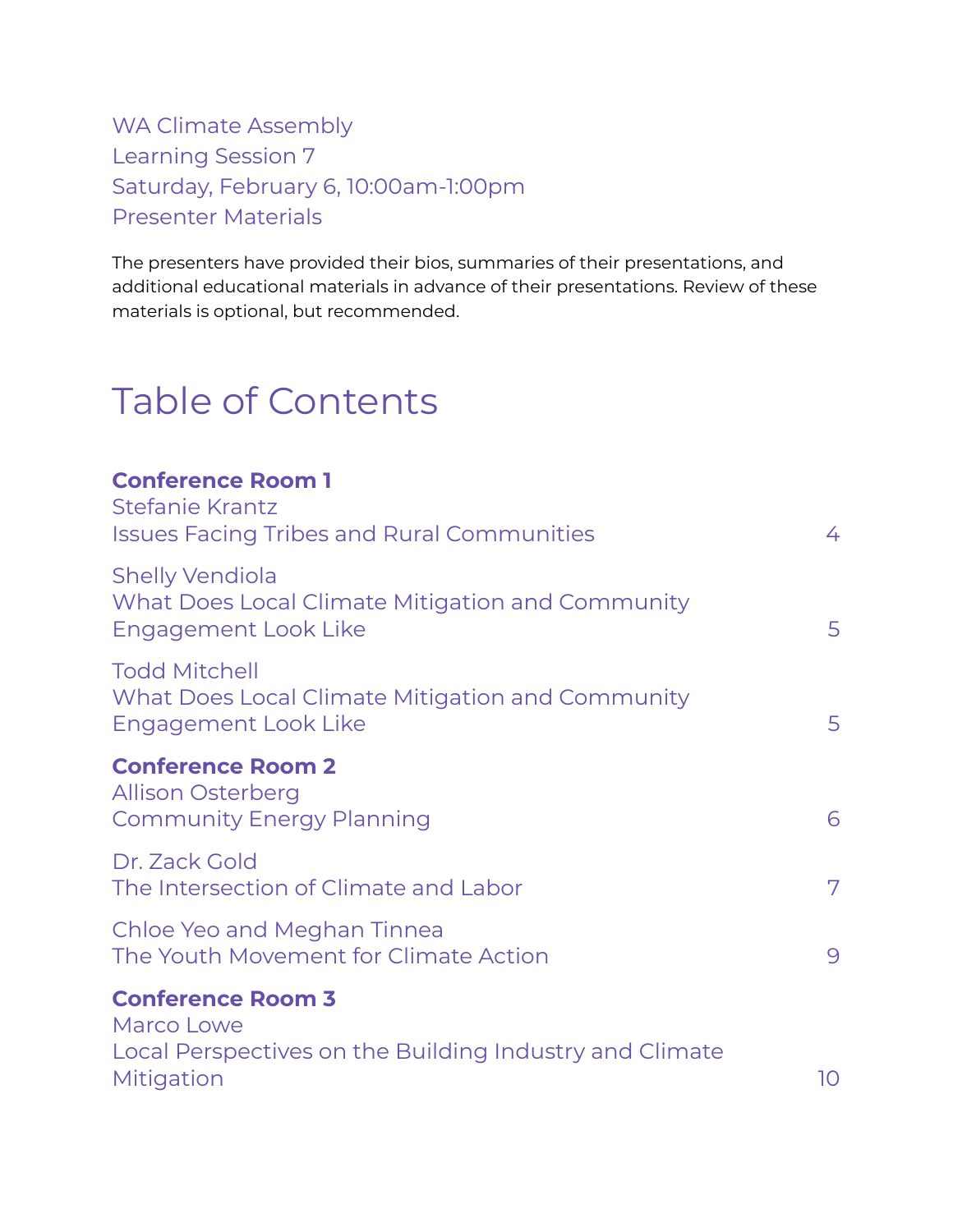| Mason Rolph<br>Yes, Solar Energy Works in Washington - But Only for Wealthy<br><b>Homeowners</b> | 11.              |
|--------------------------------------------------------------------------------------------------|------------------|
| Sara Holzknect<br><b>Building Electrification</b>                                                | 12 <sup>°</sup>  |
| <b>Main Room</b><br><b>Jason Herbert</b><br><b>Nuclear Energy and Climate Mitigation</b>         | 13               |
| Marnie Boardman<br><b>Statewide Health Disparities and Climate</b>                               | 13               |
| Sameer Ranade<br><b>HEAL Act</b>                                                                 | 15 <sub>15</sub> |
| <b>Syris Valentine</b><br>Achieving Equity through the Just Transition                           | 15 <sub>15</sub> |
| Katelyn Roedner Sutter<br>State-Level Emissions Data and Washington 2030 Goals                   | 16               |
| Dr. Steven Ghan<br>En-ROADS Climate Change Solutions Simulator                                   | 17               |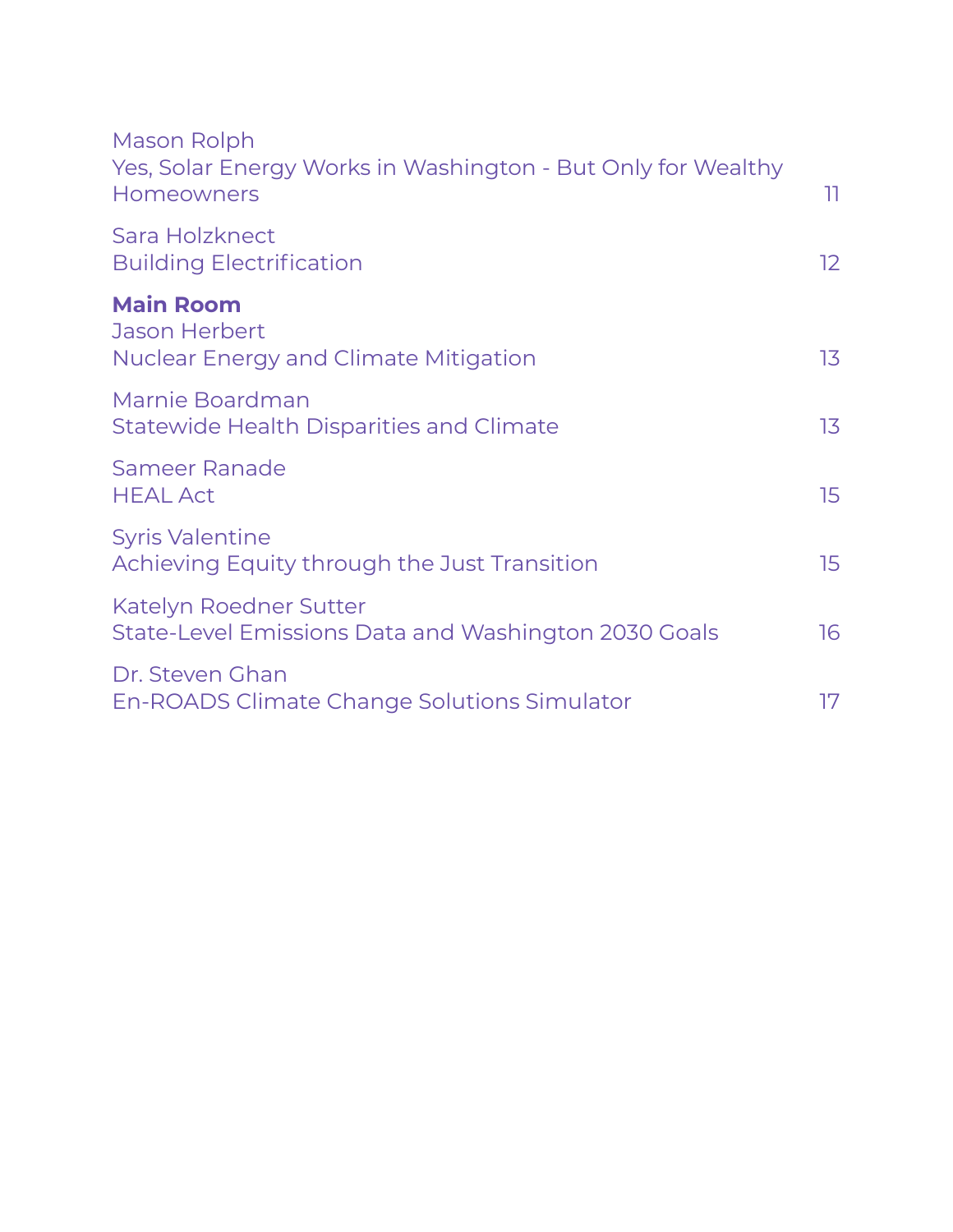#### **Conference Room 1**

### **Stefanie Krantz**

<span id="page-2-0"></span>Climate Change Adaptation Planner of the Nez Perce Tribe *Interested Party Presenter*

### <span id="page-2-1"></span>**Issues Facing Tribes and Rural Communities**

*Learning objective: Learn about how climate change and action impacts rural community's needs and rural economic development.*

#### **About Stefanie:**

Stefanie Krantz is a climate change adaptation planner, a Climate Reality Leader, an ecologist, and a concerned citizen. She lives in far eastern Washington in Clarkston, WA, and works for the Nez Perce Tribe in Lapwai, Idaho. She grew up in rural New Mexico, and has lived and worked in rural communities for much of her life doing everything from searching for exotic invasive pests in farms, to surveys for large solar, wind, and transmission projects, to planning for climate change. She received her Master's Degree in Resource Ecology Management from the University of Michigan in 2005 where she studied biodiversity in agricultural landscapes. She is an avid bird watcher who enjoys traveling and learning first-hand about birds, wildlife, ecosystems, and the impacts of climate change and extreme events on people. When she is not working, she enjoys art, regenerative gardening, and sharing her love of nature with her son.

#### **Presentation summary:**

Eastern Washington and Western Washington are dramatically different ecologically, economically, and culturally. Eastern Washington is experiencing the changing climate in different ways than the "west side". Eastern Washington has a much smaller population than coastal areas, but manages a far greater amount of land, and is likely to become an even more critical region for agriculture in the West as the frost free season expands, temperatures rise, and southern states experience more frequent and longer droughts. As such, Eastern Washington has a role to play in carbon sequestration, and renewable energy development.

Rural communities that are already struggling with poverty and food insecurity have lower economic growth than coastal communities, and less capacity for addressing extreme events. Green jobs programs that focus on soil carbon sequestration, resilient agriculture, and renewable energy could make a huge difference for rural communities struggling economically. This talk will examine some of these unique opportunities in Eastern Washington, and focus on some of leadership already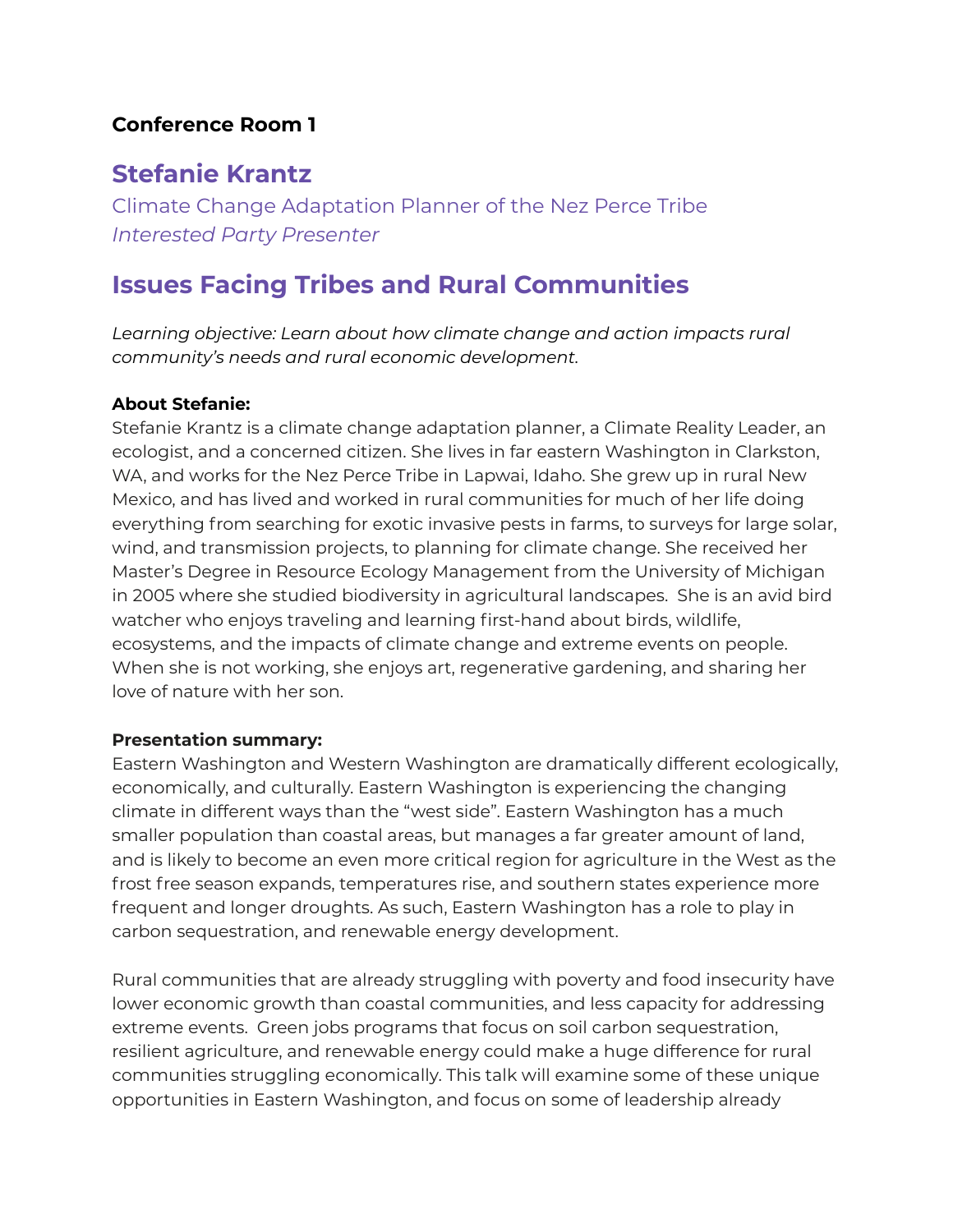taking place to address these impacts including the contributions of Eastern Washington Tribes, the Pacific Northwest Tribal Climate Network, and Universities and farmers in Eastern Washington.

### **Shelly Vendiola**

<span id="page-3-0"></span>Co-Founder of the Community Engagement & Peacemaking Project *Expert Presenter*

# <span id="page-3-1"></span>**A Way Forward - Lessons from the Swinomish Climate Resilience Project**

*Learning objective: Learn about tribal climate mitigation efforts through community engagement*

#### **About Shelly:**

Shelly Vendiola (Swinomish/Visayan) and has served over 29 years as an educator, facilitator, activist, and peacemaker. She is co-founder of the native Community Engagement and Peacemaking Project providing facilitation, community engagement strategies and training including strategic planning, dispute resolution, and traditional peacemaking circles.

Shelly is a consultant for many tribal organizations including the Swinomish Department of Environmental Protection - Climate Resilience Project, and the native women's advocacy non-profit Mother Nation. She developed a "place-based" curriculum for Northwest Indian College Native Studies Leadership Program and taught a series of Cultural Sovereignty courses on the history, language, and culture of Swinomish peoples. Shelly formerly served as board president for the Indigenous Women's Network and Campaign Director for the Indigenous Environmental Network. She received formal peacemaking training from Indian Dispute Resolution Services and the San Francisco Community Boards Program. Shelly is greatly influenced by her elders and ancestors and practices indigenous research methodology as a scholar. She practices the ancient meditation of Qigong daily for balance, energy, and mindfulness. She says, "There is nothing permanent in the world but change, the key is how we flow with it!"

#### **Presentation summary:**

Following the Swinomish Climate Change Initiative Adaptation Plan in 2010, participants will be presented a summary of the community engagement work that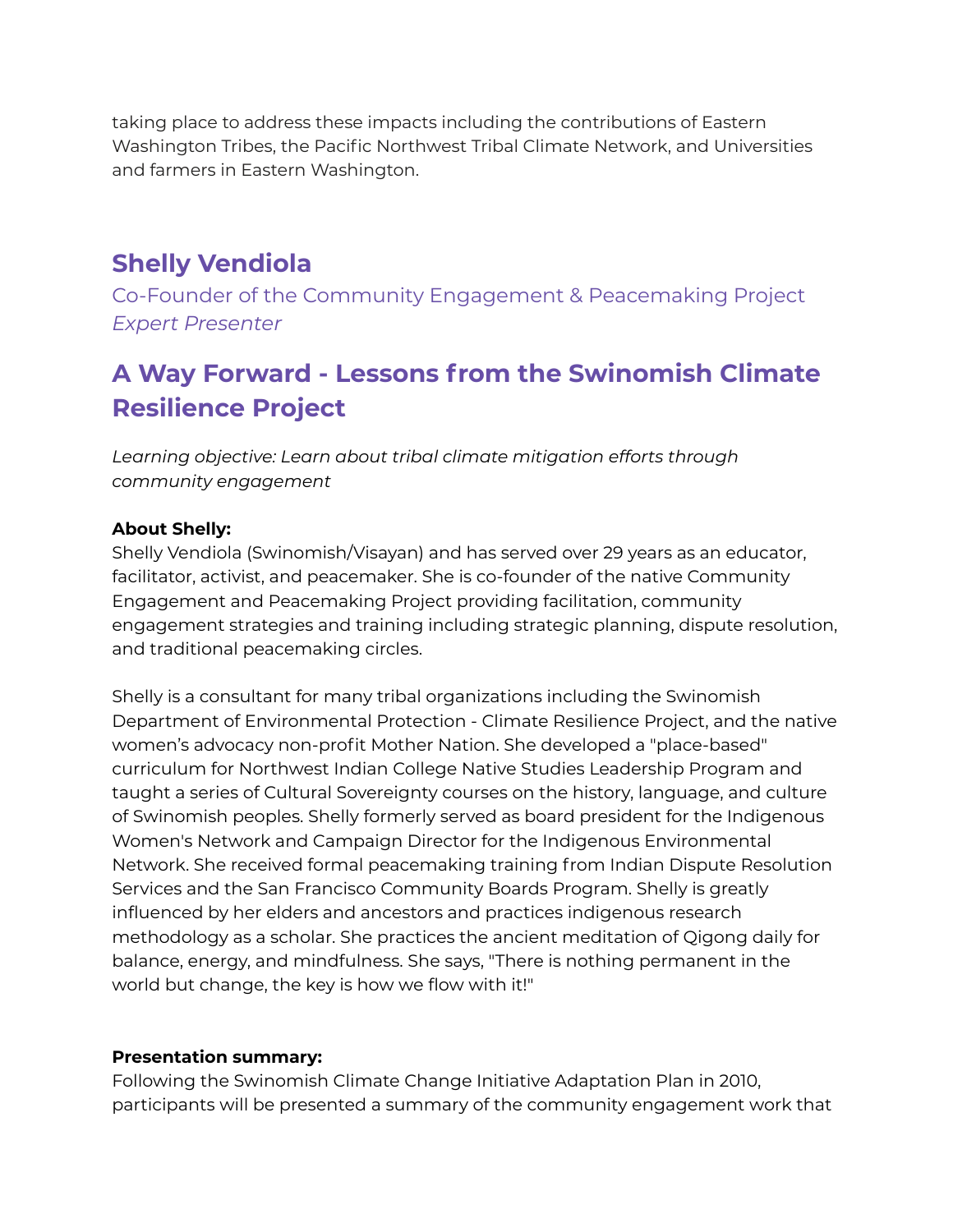the Swinomish Protect Mother Earth "community-interest" group is currently working on as a frontline impacted community. The scope of the project reflects upon the accomplishments and ongoing strategies for strengthening or developing meaningful relationships with the Swinomish and surrounding communities. Helpful resources for inclusion and alliance-building will be presented highlighting the vital need to protect tribal sovereignty and thereby uphold traditional values and natural law.

#### **Optional additional materials:**

● 2021 Tribal CP Resolution Draft - see attached PDF

# **Todd Mitchell**

<span id="page-4-0"></span>Environmental Director at Swinomish Tribe *Expert Presenter*

# <span id="page-4-1"></span>**What Does Local Climate Mitigation and Community Engagement Look Like**

*Learning objective: Learn about tribal climate mitigation action and how Tribes can engage and leverage the State for ambitious climate policies.*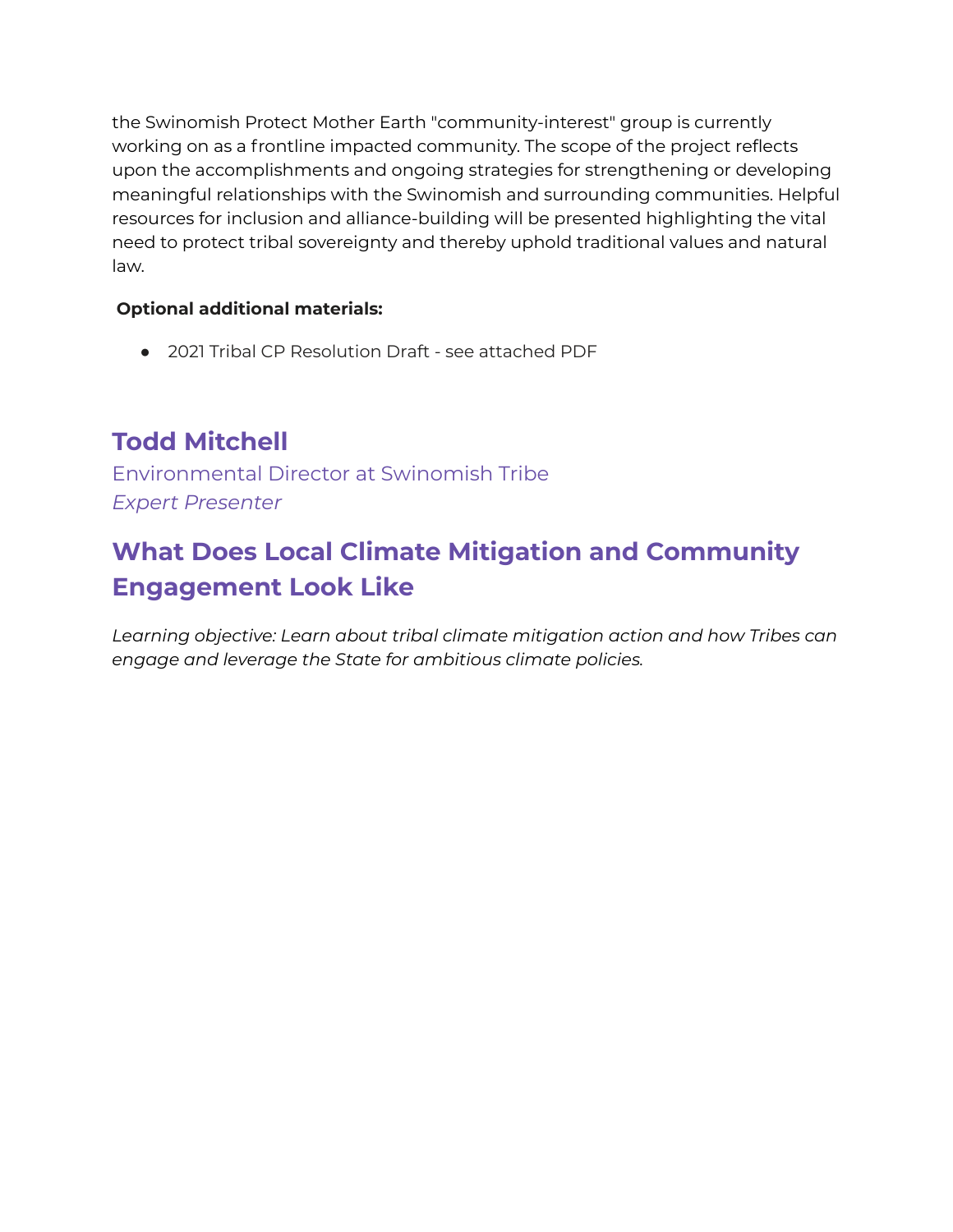#### **Conference Room 2**

### **Allison Osterberg**

<span id="page-5-0"></span>Senior Planner at the Thurston Regional Planning Council *Expert Presenter*

### <span id="page-5-1"></span>**Community Energy Planning**

*Learning objective:*

- *● Learn about a County-wide effort to mitigate climate change*
- *● Learn about how the County enacts and implements state policies*
- *● Learn about what else the State can do to support the County*

#### **About Allison:**

Allison Osterberg is a Senior Planner at Thurston Regional Planning Council, with experience in land use and environmental planning. She is the coordinator of the Thurston Climate Mitigation Plan, a partnership among the communities of Thurston County, Lacey, Olympia, and Tumwater to identify strategies and actions to reduce local contributions to climate change. Previously, she worked as a planner for Thurston County, where her projects included climate adaptation, comprehensive planning, low impact development standards, and watershed planning. She holds a Masters Degree in Environmental Studies from The Evergreen State College.

#### **Presentation summary:**

Local governments—cities, towns, and counties—are on the front lines of applying the science of climate change to policy decisions, and have a key role to play in permitting development, protecting public health, and supporting the long-term resilience of communities and ecosystems. At the same time, grappling with the drivers of global climate change involves addressing systems, such as transportation networks and housing markets, that expand beyond a single jurisdiction's boundaries and influence, and can make for tough public discussions about a community's vision for the future. This presentation will cover the role of local government in planning for climate action, as well as some of the challenges and lessons learned from developing a local approach to climate mitigation in the Thurston County region. The Thurston Climate Mitigation Plan was completed in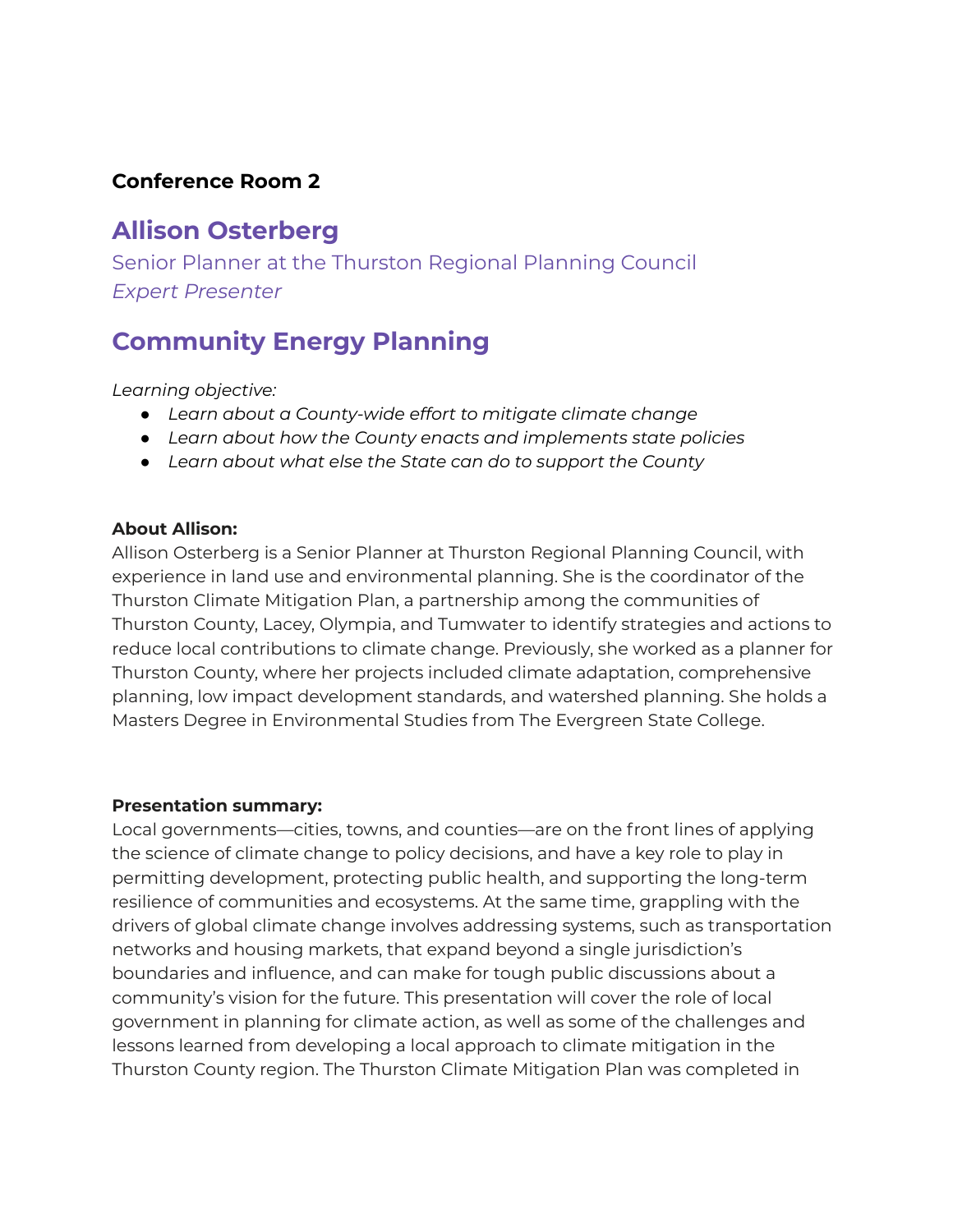2020 and the project partners are now moving into implementation – more information is available at www.trpc.org/climate.?

### **Dr. Zack Gold**

Researcher at the UW Cooperative Institute for Climate, Ocean, and Ecosystem Studies UAW4121 *Interested Party Presenter*

# <span id="page-6-1"></span><span id="page-6-0"></span>**The Intersection of Climate and Labor**

*Learning objective: Learn about the intersection of climate and labor, what labor is doing, and opportunities in the WA State Legislature for labor / climate action strategies.*

#### **About Dr. Gold:**

Dr. Zachary Gold is a postdoctoral researcher at the UW Cooperative Institute for Climate, Ocean, and Ecosystem Studies (CICOES) and a member of the United Auto Workers Local 4121 Climate Justice Working Group. The Climate Justice Work Group of UAW 4121 advances climate, social, and environmental justice policies at the UW, city, county and state levels; as a labor union, we work in solidarity and in coalition with organizations and frontline communities across Washington state to support a just transition to a regenerative and equitable economy. Currently in his day job as a marine molecular ecologist, Zack researches and develops novel conservation genomics techniques, particularly environmental DNA (eDNA), to better monitor coastal marine ecosystems and endangered species including harbor porpoises and Southern Resident Killer Whales. Zack received his PhD from UCLA studying Ecology and Evolutionary Biology in 2020 and a B.S. in Marine Biology from Stanford University in 2015. Zack has a keen interest in the intersection of science, policy, and equity with a focus on advocating for science and equity informed management decisions. As an avid SCUBA diver, cyclist, former ocean lifeguard, and National Geographic Young explorer growing up in Los Angeles, Zack has a deep passion for coastal communities and the marine environment and strongly advocates for environmental justice and protection of these vital communities and ecosystems.

#### **Presentation summary:**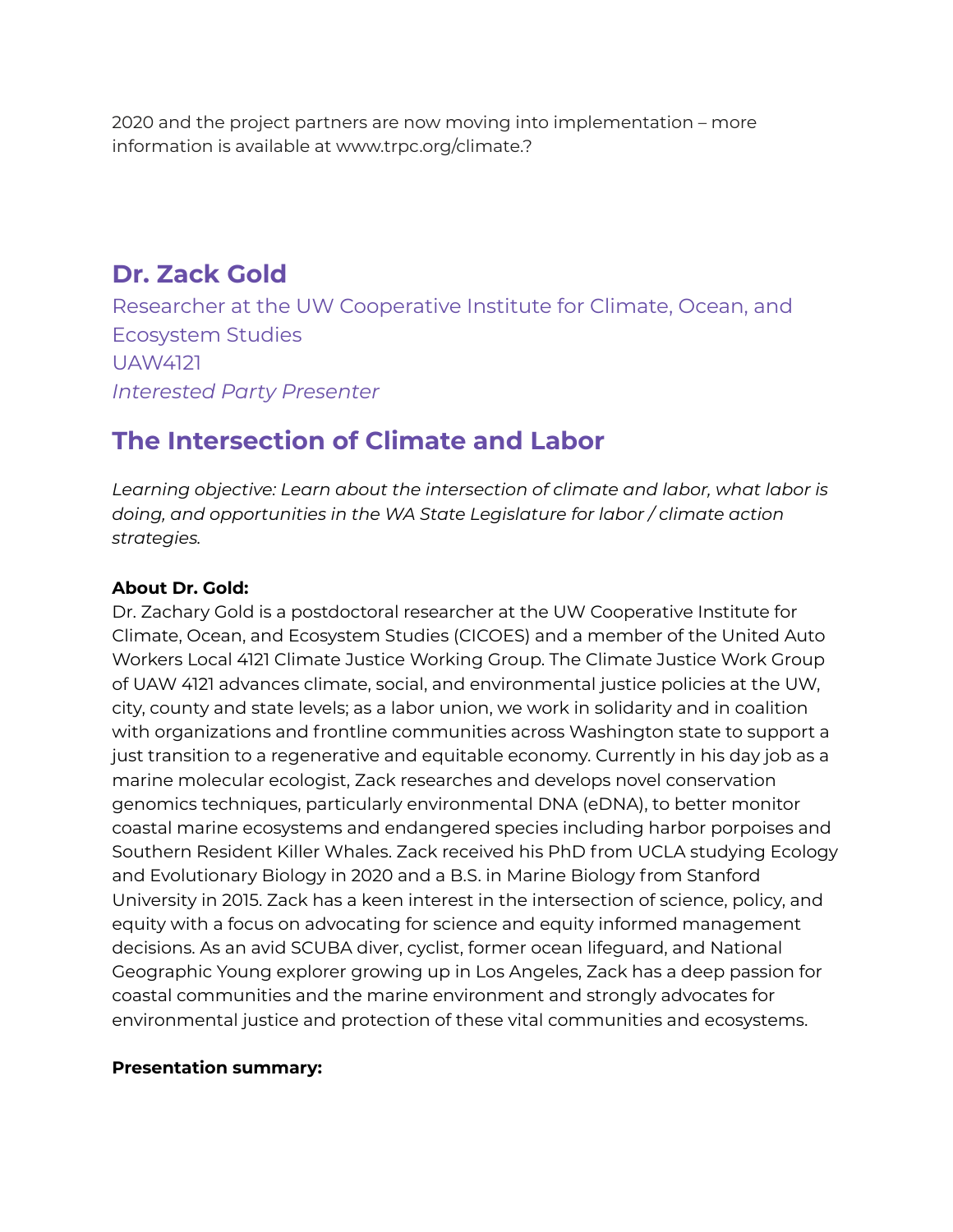The impacts of climate change can not be understated as all Washingtonians felt this summer in the midst of a raging pandemic. These impacts hit the most vulnerable frontline communities the hardest who are already impacted economically and the least capable of withstanding additional stressors. There is no doubt we have to act on climate change at the local, state, and federal levels. This transition to address climate change is inevitable, but a just transition is not.

In order to adequately address climate change scientists and economists have outlined that major transitions to the energy, agriculture, transportation, construction, manufacturing, and industry sectors that must occur. These transitions are inherently disruptive, and transitioning from an extractive to regenerative based economy has the potential to lead to widespread loss of jobs and income if done poorly. Climate policies have the potential to dramatically impact local economies and frontline communities. Therefore it is critical that climate solutions must not perpetuate economic and social injustices already rampant in our current system extreme income inequality, environmental racism, and disproportionate impacts of job losses and job creation.

As union members, we believe all workers, especially frontline workers and those in fossil fuel dependent industries, deserve access and training to meaningful work that provides thriving wages to support fulfilling lives. Unions and union workers as a whole have important foundational beliefs that are core to ensuring safe, equitable, and fulfilling work including job security, fair wages, a safe workplace environment with adequate health and safety precautions, benefits/rights associated with quality work including health insurance, retirement, family care as well as holidays and weekends.

Ultimately, any truly just transition must continue to build and enhance stronger worker protections and ensure that everyone has access to fulfilling work that provides a thriving wage. However, it is important to remember the unique perspectives of different unions as a union of postdocs such as UAW 4121 may have very different priorities and perspectives of the Northwest Carpenters Union which has hundreds of jobs associated with the fossil fuel industry across the Puget Sound. When someone's job, which both provides the only source income and stability as well as meaningful purpose and productivity, is on the line and there is no economic or social safety net or transition for these employees, it is wholly unsurprising that a Union will fight to protect their workers and livelihoods despite the existential threat of climate change. As an academic union whose jobs are not threatened by this transition directly, we often have the privilege to be able to take a step back from an individual worker or local union's perspective and look at the broader and regional and global perspective to recognize that addressing systemic climate change is critical to alleviating broader social problems and all too frequently have ignored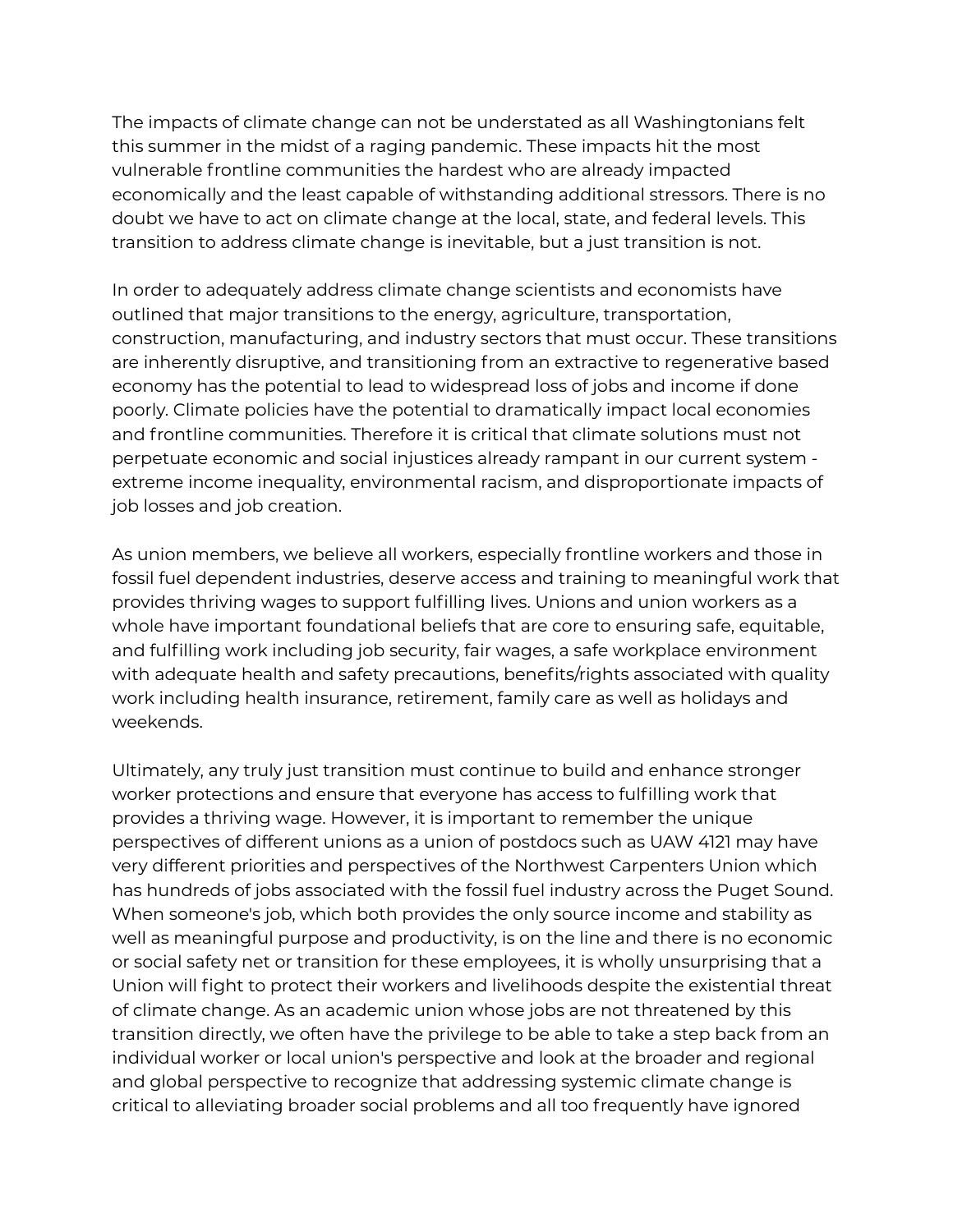what that means for workers in the fossil fuel industry and the communities they support.

UAW and many other unions within the state argue that a key to a just transition is to say that the ends do not justify the means. These are real jobs, real families, real communities that will be impacted by this transition and thus any transition must ensure that these workers retain the same access to high quality work and benefits, just as we argue that all workers in the state deserve labor rights and dignity of quality work with great benefits and wages. To achieve this, policy designed and implemented to address climate change must center frontline communities, fund worker training and transition programs, ensure labor rights for all workers, provide reparations for previous environmental racism, provide clean and just transportation, focus on climate resilient investments, provide climate friendly affordable housing, and buy clean and buy fair standards where only on materials that are manufactured in a cleaner, less carbon-intensive manner with the best possible labor standards.

## **Chloe Yeo and Meghan Tinnea**

<span id="page-8-0"></span>Organizers with The Sunrise Movement *Interested Party Presenters*

# <span id="page-8-1"></span>**The Youth Movement for Climate Action**

*Learning objective: Learn about the youth movement for climate action and their priorities for the WA State Legislature.*

#### **About Chloe:**

Chloe is an organizer with Sunrise Seattle, a youth-led climate justice organization, where she supports and coaches middle and high school students in starting Sunrise hubs. She graduated from the University of Washington in 2018 and currently works full time as a graphic designer.

#### **About Meghan:**

Meghan is a junior at Nathan Hale where she enjoys wrestling and lacrosse, as well as computer programming. She is an organizer with Sunrise Seattle, a member of the Mayor's Youth Climate Council, and president of her school's Climate Justice Club.

#### **Presentation Summary:**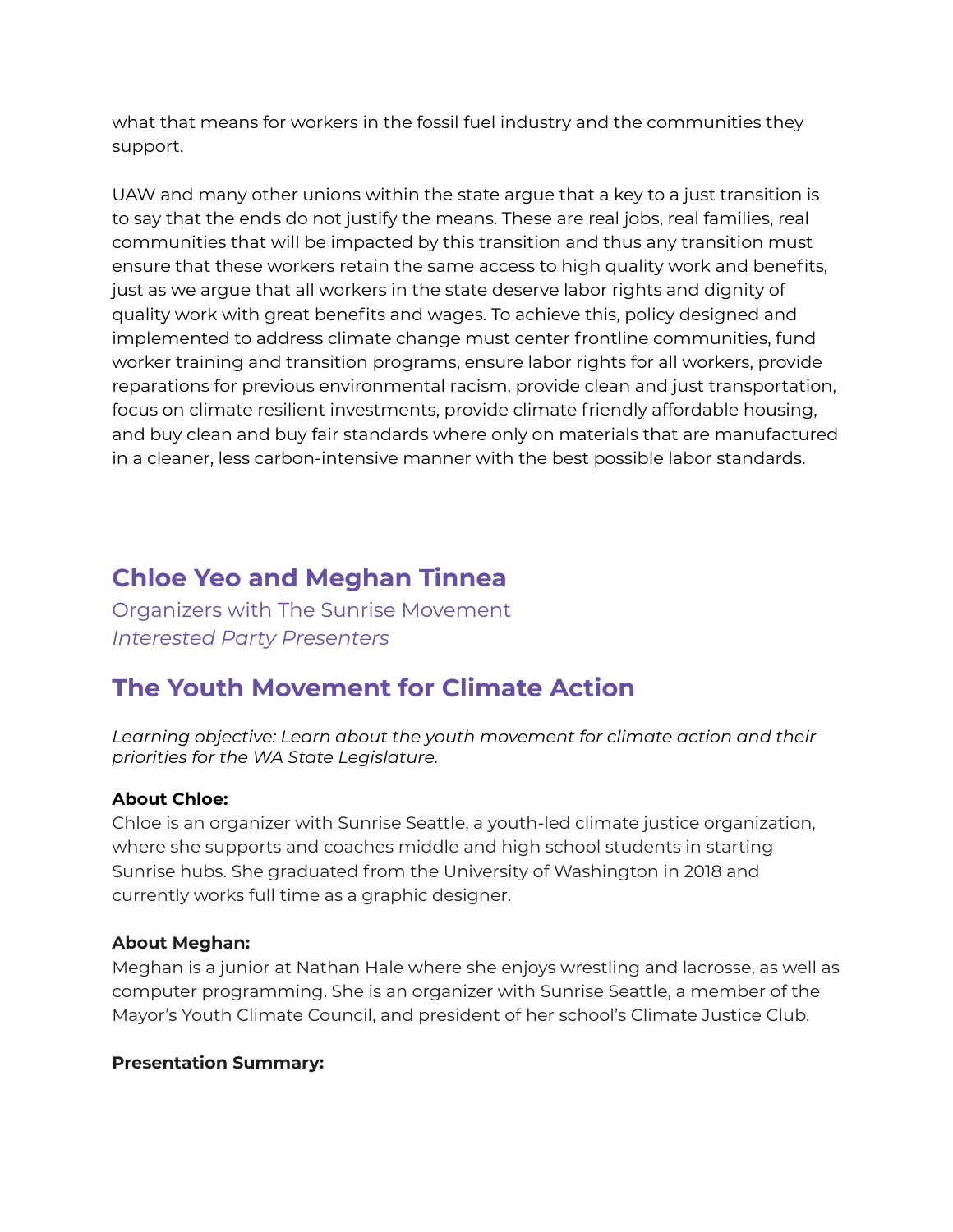Climate change is the most detrimental crisis of our time, and youth are leading the movement. These children are organizing sit ins, banner drops, phone banking, and more for their future. So where are the adults in the room? We need our elected officials to stand with the youth, and pass legislation to hold fossil fuel billionaires accountable. The Sunrise Movement is asking for a Green New Deal, a piece of legislation that works to reverse the effects of climate change, while creating millions of green, new jobs in the process. Climate change is not an individual person's fault and climate solutions should not be framed as such. Meanwhile, fossil fuel executives have understood the effect of their industry since the 1970s, and selfishly continued destroying our Earth for money. Our movement needs the adults in the room to take a stand against climate change, vote for people who care about the future of our youth, and pass legislation to protect it.

#### **Optional additional materials**

- <https://www.sunrisemovement.org/>
- More about the [Green](https://www.sunrisemovement.org/green-new-deal/?ms=WhatistheGreenNewDeal%3F#resolution) New Deal

#### **Conference Room 3**

### **Marco Lowe**

Director of Government Affairs at the Master Builders Association of King and Snohomish Counties *Interested Party Presenter*

# <span id="page-9-1"></span><span id="page-9-0"></span>**Local Perspectives on the Building Industry and Climate Mitigation**

*Learning objective: Learn the building industry and priorities for climate action.*

#### **About Marco:**

Marco began his career as part of Gary Locke's successful 1996 gubernatorial campaign in Washington State. After catching the political bug, Marco worked for several elected officials directly or on their campaigns, including Governor Locke and Seattle Mayor's Nickels and McGinn.

In 2006 he left Seattle to pursue a master's in public administration. After graduation he has worked in both the public and private sector in various roles and cities on both coasts. He is currently the head of Government Relations at the Master Builders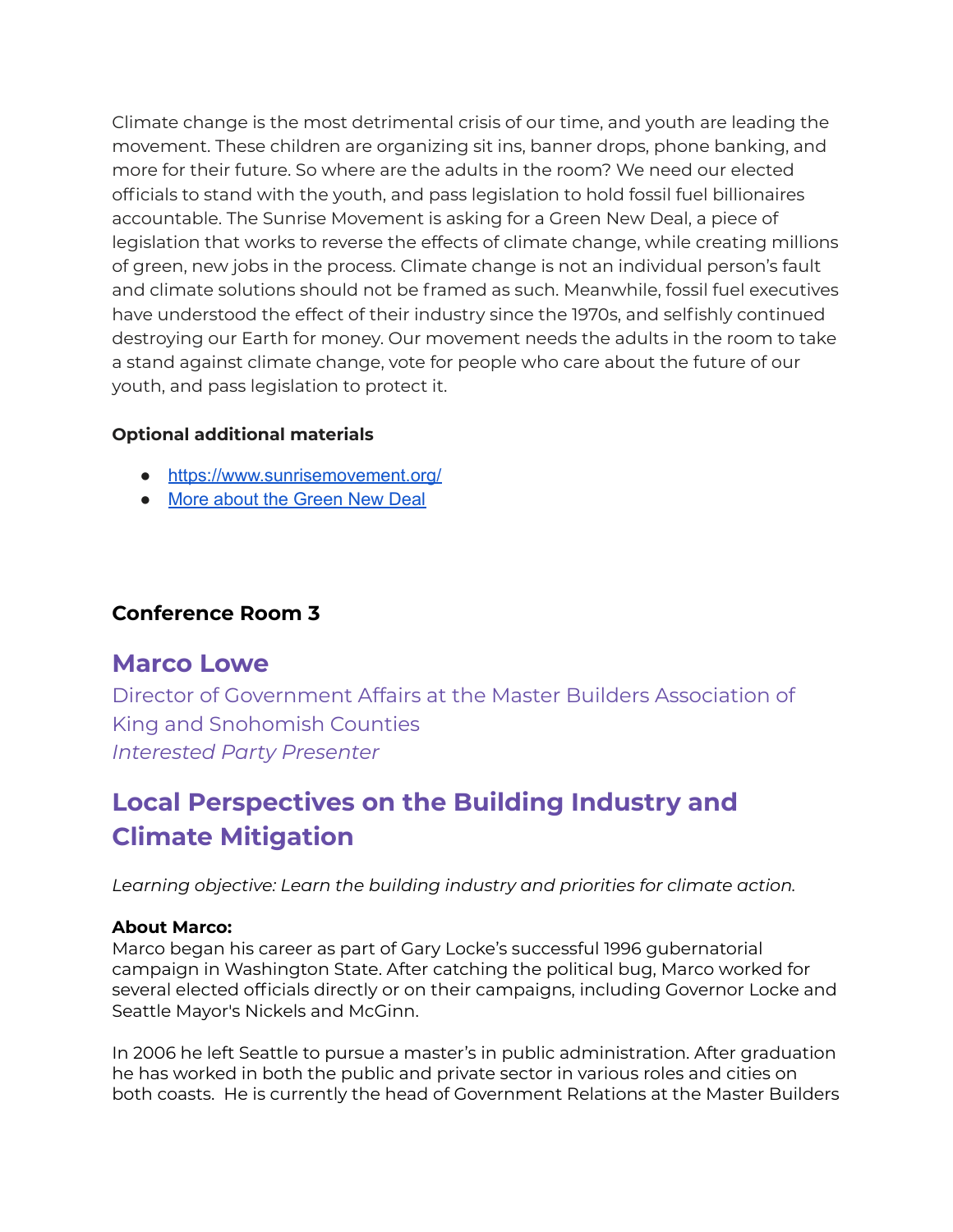of King and Snohomish Counties and developing several missing middle housing projects in Seattle. Marco also teaches classes at Seattle University's MPA program and frequently serves as a political commentator in the media. In 2020 he authored the book "Powershift" detailing the critical nation of political transitions between Election Day and taking office.

### **Mason Rolph**

<span id="page-10-0"></span>President of Olympia Community Solar *Interested Party Presenter*

# <span id="page-10-1"></span>**Yes, Solar Energy Works in Washington - But Only for Wealthy Homeowners**

*Learning objective: Learn about how WA can invest in solar energy through current net metering laws and other policies.*

#### **About Mason:**

Mason Rolph serves as the President of Olympia Community Solar. Mason, a graduate of The Evergreen State College, has consulted on community solar policy for The Coalition For Community Solar Access and Common Energy; a community solar administor in New York. He has co-authored publications with the National Renewable Energy Laboratory (NREL) and the Smart Electric Power Association (SEPA). He received the Sam Garst Climate Champion award by Climate Solutions in 2018.

In 2018 Mason founded Olympia Community Solar (OCS), a non-profit charity with the mission to steward an equitable and accessible transition to clean energy. OCS recently completed construction of their Hummingbird Community Solar Project, a 117 kW solar array with 99 participants. OCS is working with Representative Jessica Bateman on House Bill 1046, an effort to create a state regulated community solar program. OCS is raising funds to provide solar energy training resources to incarcerated people around Washington State.

#### **Presentation summary:**

This presentation will dispel common myths about solar, educate assembly members on the current policy framework for solar in Washington, and identify areas for policy improvement. I'll describe why solar is effective in the PNW and steps the state is taking to recycle solar products. I'll outline the costs and benefits the average rooftop solar customer faces. I'll outline barriers to rooftop solar and how to overcome them, and finally I'll present some overarching policy recommendations to improve Washington's solar policy.

#### **Optional additional materials:**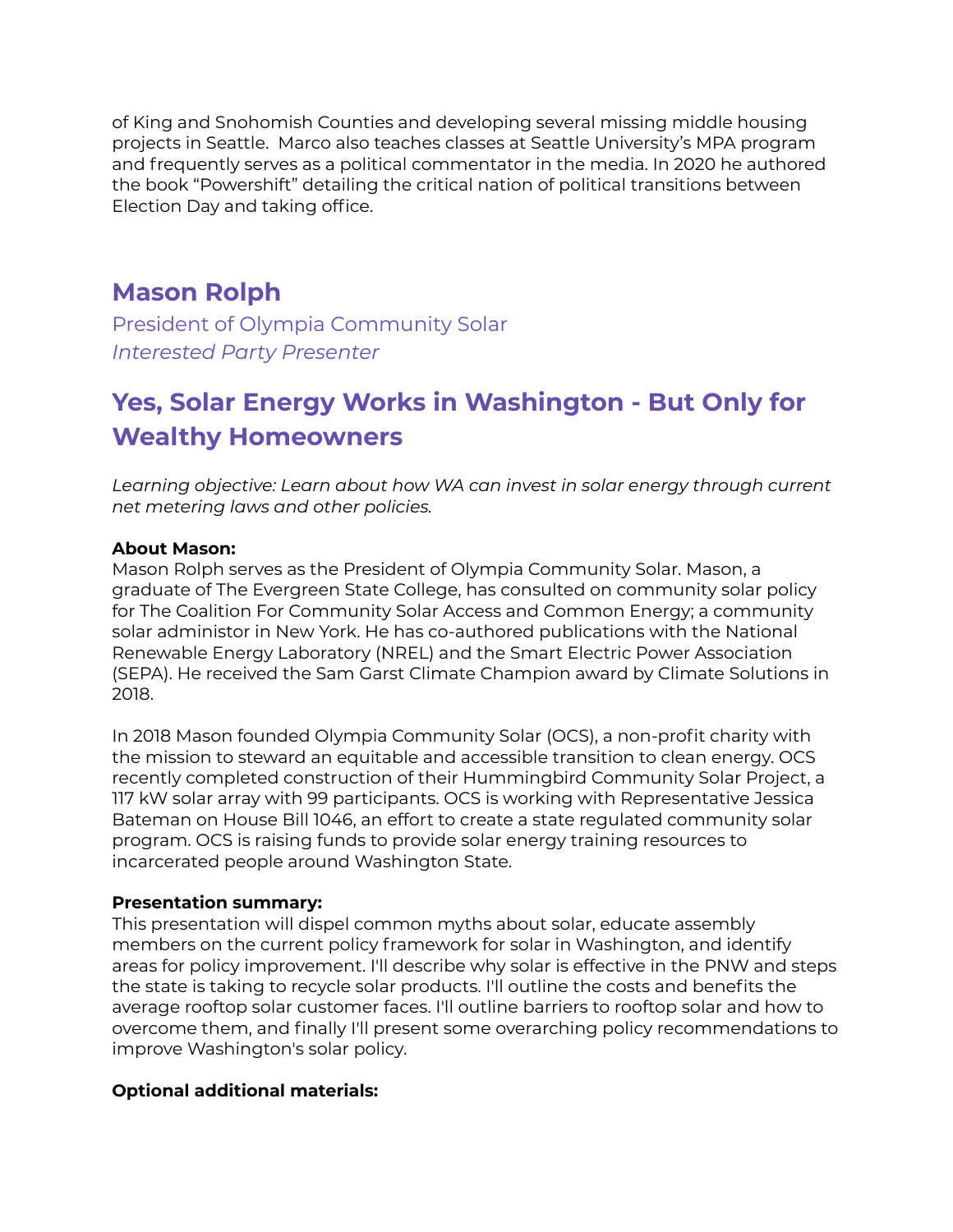- Thurston Climate [Mitigation](https://www.trpc.org/1026/Final-Plan) Plan (Solar related actions are on page 78 of the plan)
- [SolSmart](http://solsmart.org/) Program: A department of Energy technical assistance program for cities and counties to create solar friendly local markets.
- How Solar Net [Metering](https://www.youtube.com/watch?v=wId3Llpr4ZM) works (video)
- How Virtual Net [Metering](https://www.youtube.com/watch?v=sKEPmt4goqI&t=1s) works (video)
- National Renewable Energy Laboratory [Community](https://www.nrel.gov/state-local-tribal/community-solar.html) Solar Resources
- [Washington's](https://app.leg.wa.gov/rcw/default.aspx?cite=80.60) Net Metering Law (RCW 80.60)
- House Bill 1046 [Community](https://app.leg.wa.gov/billsummary?BillNumber=1046&Initiative=false&Year=2021) Solar Program

### **Sara Holzknect**

Washington State Campaign Organizer for Oceana Co-Founder of 350 Eastside *Interested Party Presenter*

# <span id="page-11-1"></span><span id="page-11-0"></span>**Building Electrification**

Note: presenter is submitting a recorded presentation

*Learning objective: Learn about the health, safety, and climate risks associated with natural gas use in our homes and businesses, as well as the opportunities for advancing climate resiliency with a move towards electrification*

#### **About Sara:**

Sara Holzknecht is the Washington State Campaign Organizer for ocean advocacy NGO Oceana, as well as a co-founder of 350 Eastside, a chapter of 350.org on Seattle's Eastside. She holds a Masters of Science in Energy and Climate Policy from Johns Hopkins University, where her recent thesis focused on how to utilize renewable energy generation to advance climate adaptation and resilience. She is also part of the effort to establish a new Public Utility District in east King County via ballot initiative in 2022, replacing Puget Sound Energy's majority fossil fuel energy mix. She can be reached at sara@350eastside.org.

#### **Presentation summary:**

My presentation will highlight the need for building electrification and moving away from natural gas as an energy source. I would highlight the health, safety, and climate risks associated with natural gas use in our homes and businesses, as well as the opportunities for advancing climate resiliency with a move towards electrification such as transitioning to heat pumps. I will focus on legislative opportunities in the current 2020-2021 session, including HB 1084, which would phase out natural gas in new construction by 2030 and all buildings by 2050.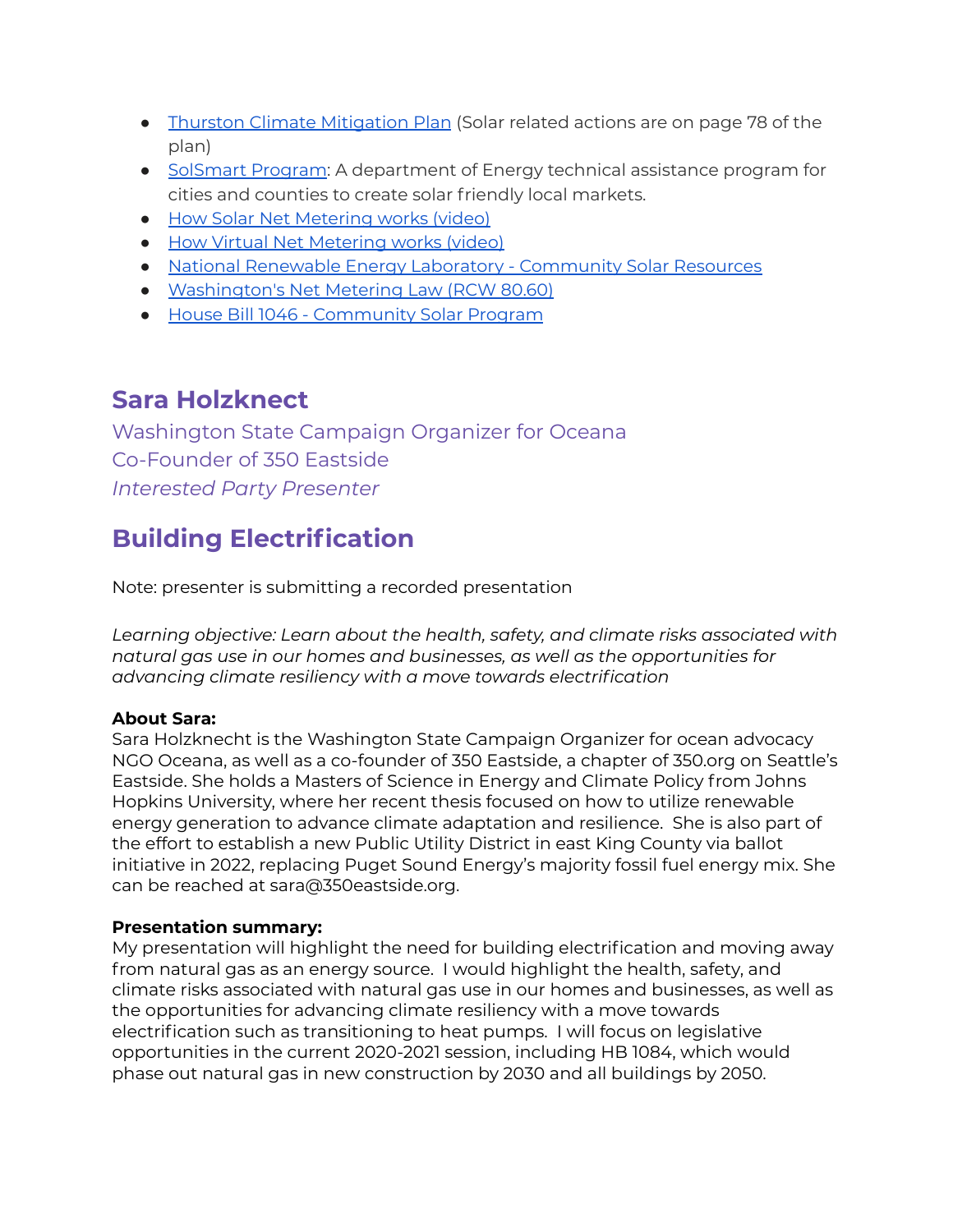#### **Main Room**

### **Jason Herbert**

Director of Government Affairs and Member Relations of Energy Northwest *Expert Presenter*

# <span id="page-12-1"></span><span id="page-12-0"></span>**Nuclear Energy and Climate Mitigation**

*Learning objective: Learn about the potential of nuclear energy and its pros and cons.*

#### **About Jason:**

Jason is the Director of Government Affairs and Member Relations at Energy Northwest. His responsibilities include managing the agency's state and federal legislative engagement and communicating with member utilities, trade associations and key stakeholders. Jason navigates complex policy matters and works with policymakers to advance agency priorities. Prior to joining EN, Jason spent a decade working in the U.S. House of Representatives, consulting on energy and environmental policy, and advising political campaigns. In Congress, he advised members on numerous policy issues and held several senior staff positions.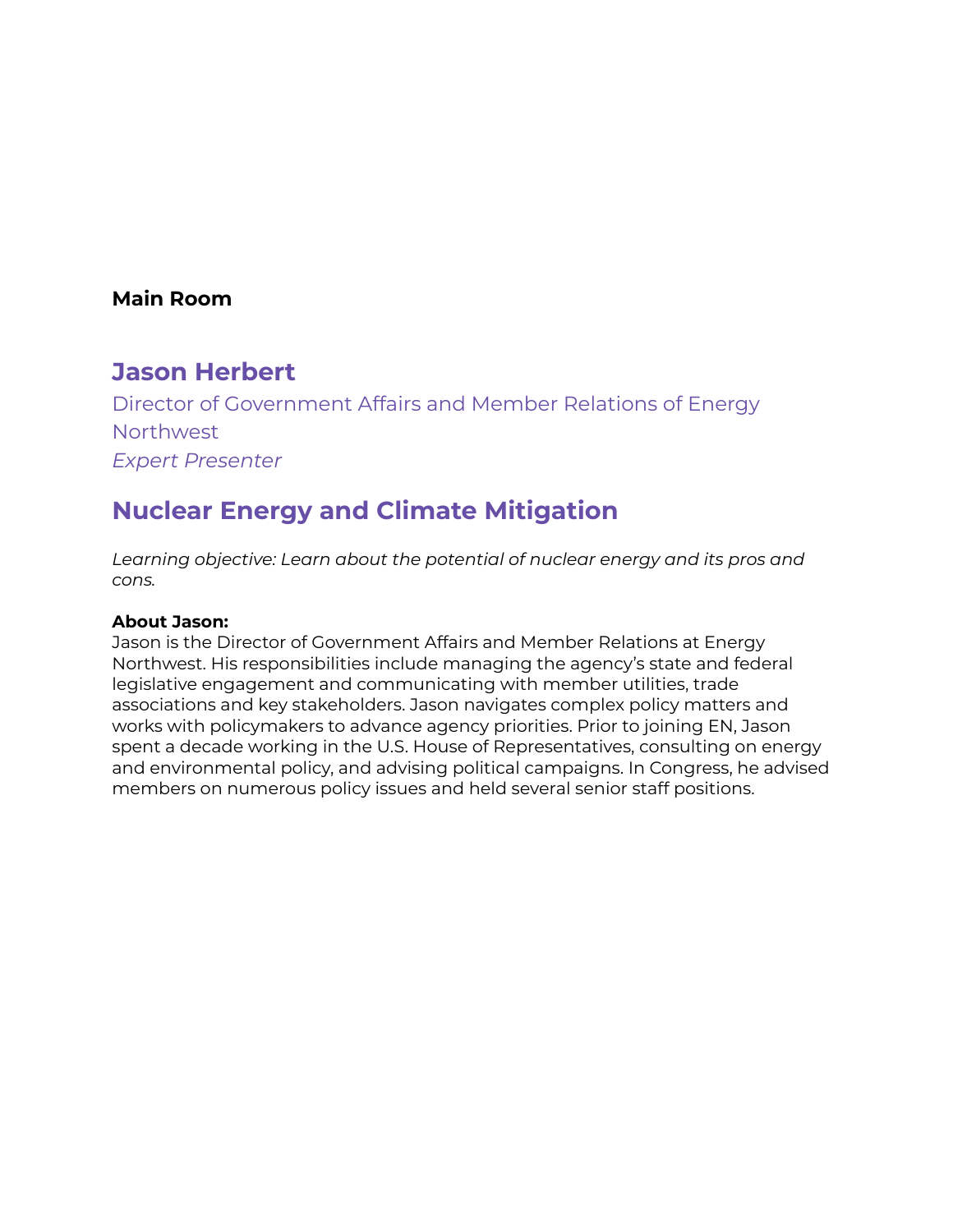### **Marnie Boardman**

Climate Change Coordinator Climate and Health Section, Office of Environmental Public Health Sciences, Division of Environmental Public Health, Washington State Department of Health *Expert Presenter*

# <span id="page-13-1"></span><span id="page-13-0"></span>**Statewide Health Disparities and Climate**

*Learning objective: Learn about the WA Health Disparities Map, an ongoing project led by the WA Department of Health, and how the State tracks disparities in environmental health.*

#### **About Marnie:**

Marnie Boardman has coordinated climate change and health activities at the Washington State Department of Health since November 2015. She and her colleagues aim to identify and build awareness of the risk climate change poses to health and the evidence-based strategies that can prevent and avoid the worst climate-related health impacts. The Climate and Health Section seeks to support development of data driven, community-informed plans to prepare for and address climate change in ways that most effectively and equitably prevent health risks and promote wellbeing for all.

Marnie previously managed the Washington State Behavioral Risk Factor Surveillance System (BRFSS), part of national population health survey, and worked for the Washington Tracking Network supporting community environmental health assessment and indicator development.

Marnie came to DOH 15 years ago after completing a Public Health Prevention Specialist fellowship with the Centers for Disease Control and Prevention. Prior to obtaining a Masters in Public Health from the University of Michigan, she worked for the Fred Hutchinson Cancer Research Center in Seattle.

#### **Optional additional materials:** (please see PDFs)

● Attached is Figure ES1 from the USGCRP Climate and Health Scientific Assessment, "ES1. Examples of Climate Impacts on Human Health". This figure and additional information can be found at [https://Health2016.globalchange.gov.](https://health2016.globalchange.gov/) Chapter 1, Section 1.3 provides a good overview of how changing health trends in the US. I especially recommend seeing Table 1.1 "Current estimates and future trends in chronic health conditions that interact with the health risks associated with climate change" in that same chapter: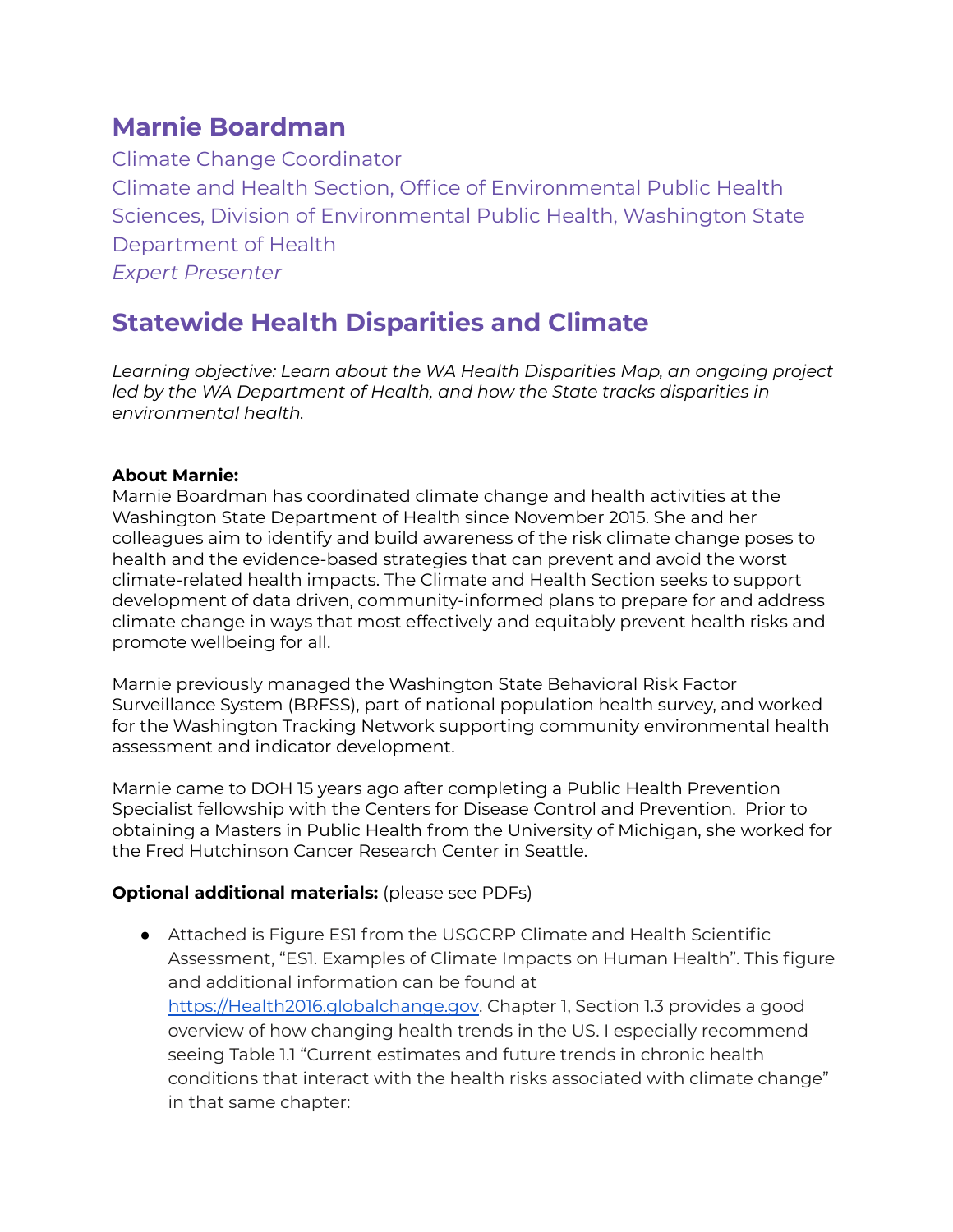<https://health2016.globalchange.gov/climate-change-and-human-health>. (close to the end of Chapter 1, full text)

- Washington State Health Assessment (2018): <https://www.doh.wa.gov/Portals/1/Documents/Pubs/78945-SHA.pdf> The WA SHA 2018 is a large document. **Pages 12-17 in the Exec Summary** broadly discuss social determinants of health and health disparities in Washington, and there is a small section discussing climate change and health, as well the relationship between our built environment and health. Key health indicators across many topics flesh out the bulk of the report (see the table of contents). These key health indicator estimates are provided for the state and for each county.
- Also attached is a short overview of the Environmental Health Disparities *topic* on the Information By Location *tool* on the [Washington](https://www.doh.wa.gov/DataandStatisticalReports/WashingtonTrackingNetworkWTN) Tracking Network. There are other topics on the IBL as well, including a roll up of indicators called the "Social Vulnerability to Hazards" index.

### **Sameer Ranade**

<span id="page-14-0"></span>Civic Engagement and Policy Manager at Front and Center *Interested Party Presenter*

# <span id="page-14-1"></span>**HEAL Act**

*Learning objective: Learn about the HEAL Act, or the Health Environment for All Act, in the WA State Legislature.*

#### **About Sameer:**

Sameer has extensive work experience in government, nonprofits, and elections, having worked stints in Congress, the White House, the Washington State Legislature, on five successful election campaigns, and with seven non-profits in the energy and environmental advocacy field. He also ran for an open seat in the Washington State House in 2016 on a climate justice platform. He is a renowned expert on climate change mitigation and EJ policy. He currently works as a Civic Engagement and Policy Manager for the climate justice advocacy coalition Front & Centered and serves as an EJ Advisor to the Board of the Puget Sound Clean Air Agency. He holds an MPA from UW and a BA from WSU.

#### **Presentation summary:**

Sameer's presentation will describe the process of developing SB 5141- the HEAL Act, and explain what the legislation would do. The HEAL Act is a policy that would embed EJ principles into the mission of the state government and is currently under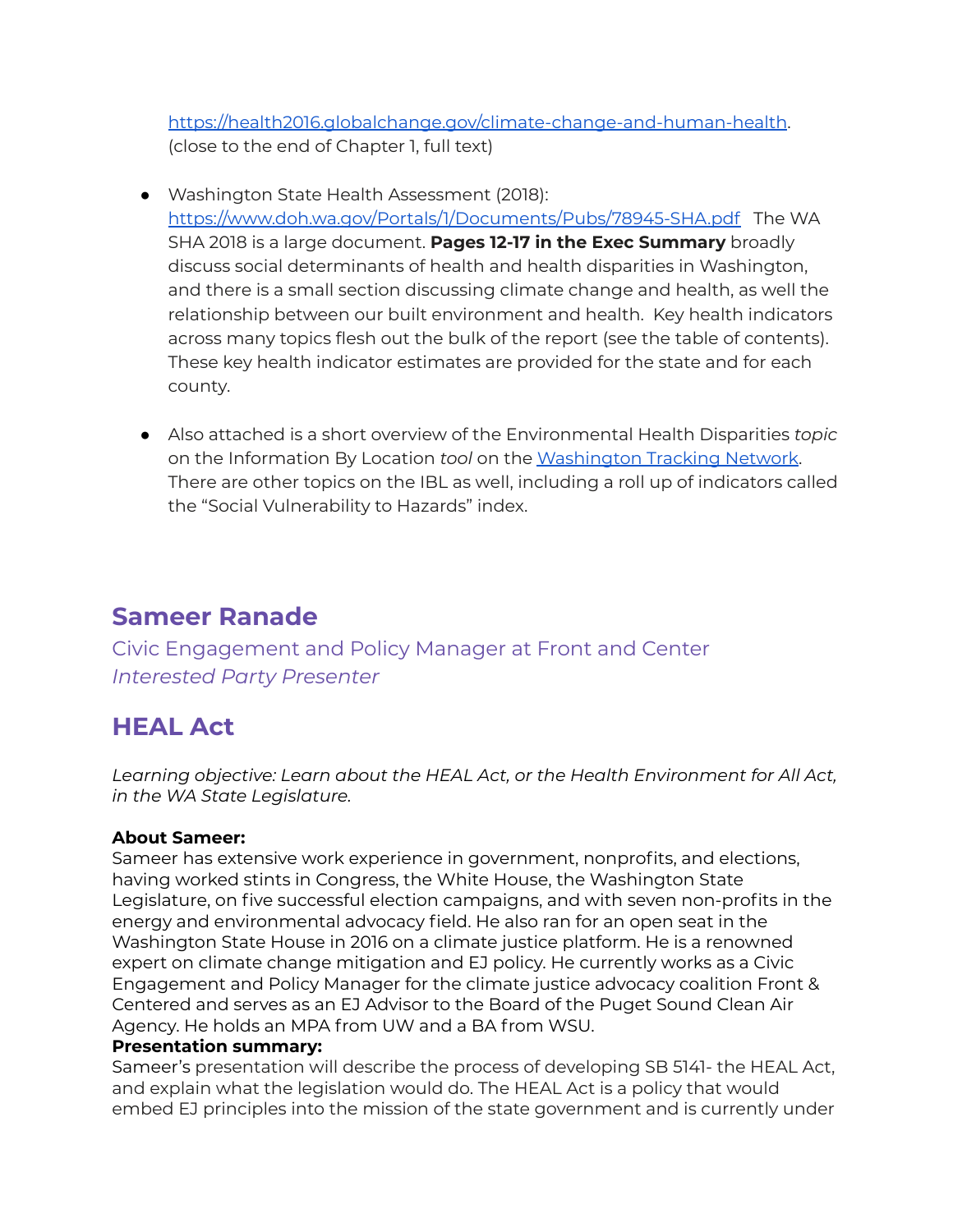consideration in the Legislature.

### **Syris Valentine**

<span id="page-15-0"></span>Africatown Community Landtrust *Expert Presenter*

## <span id="page-15-1"></span>**Achieving Equity through the Just Transition**

*Learning objective: Learn more about the just transition framework and how this framework supports equitable climate mitigation. Learn about opportunities in the WA State Legislature to apply a just transition lens.*

#### **About Syris:**

Syris Valentine, formerly Tyler, is a Real Estate and Eco-Innovation Project Manager with Africatown Community Land Trust and an EcoDistricts Accredited Professional. Syris graduated from the University of Washington with a degree in Earth and Space Sciences, and before joining Africatown, he has spent several years splitting his time between community organizing for STEM equity and climate justice and working in Seattle's space technology industry. At ACLT, Syris' focus is on ensuring the Black community is well positioned to take advantage of Seattle's upcoming Green New Deal while also assisting in the development of affordable housing. Syris' is focused on the development of William Grose Center for Cultural Innovation at Fire Station 6, which will become an epicenter for Black innovation in Seattle, and he is also working toward the creation of the Africatown EcoDistrict which will serve as a master planning tool for community scale sustainability in the Central District of Seattle.

#### **Presentation summary:**

My presentation (though it would be more accurate to call it a speech) for the climate assembly covers a variety of bases in a short period of time to address and go beyond the learning objectives requested of me. I start by surveying why it is, given the climate solutions which already exist in abundance, we still can't make progress on climate change. This then parlays into a discussion about the nature of capitalism, why it obstructs climate action, and how we need a new economic model if we are to have any chance of escaping irreversible climate change. The key to this new economic model lies in the Just Transition, which I briefly describe. In my view, the Just Transition is a framework for shifting our economy from one of extractive, exploitative, linear economics to community-based, regenerative, circular economics.

After I briefly describe the Just Transition, I dive into a discussion of how communities can participate in the Just Transition through the creation and operation of community climate coalitions. The majority of my presentation then covers how these coalitions can be created, what actions they can take, and how they can fund them. I then discuss how the state can support climate coalitions and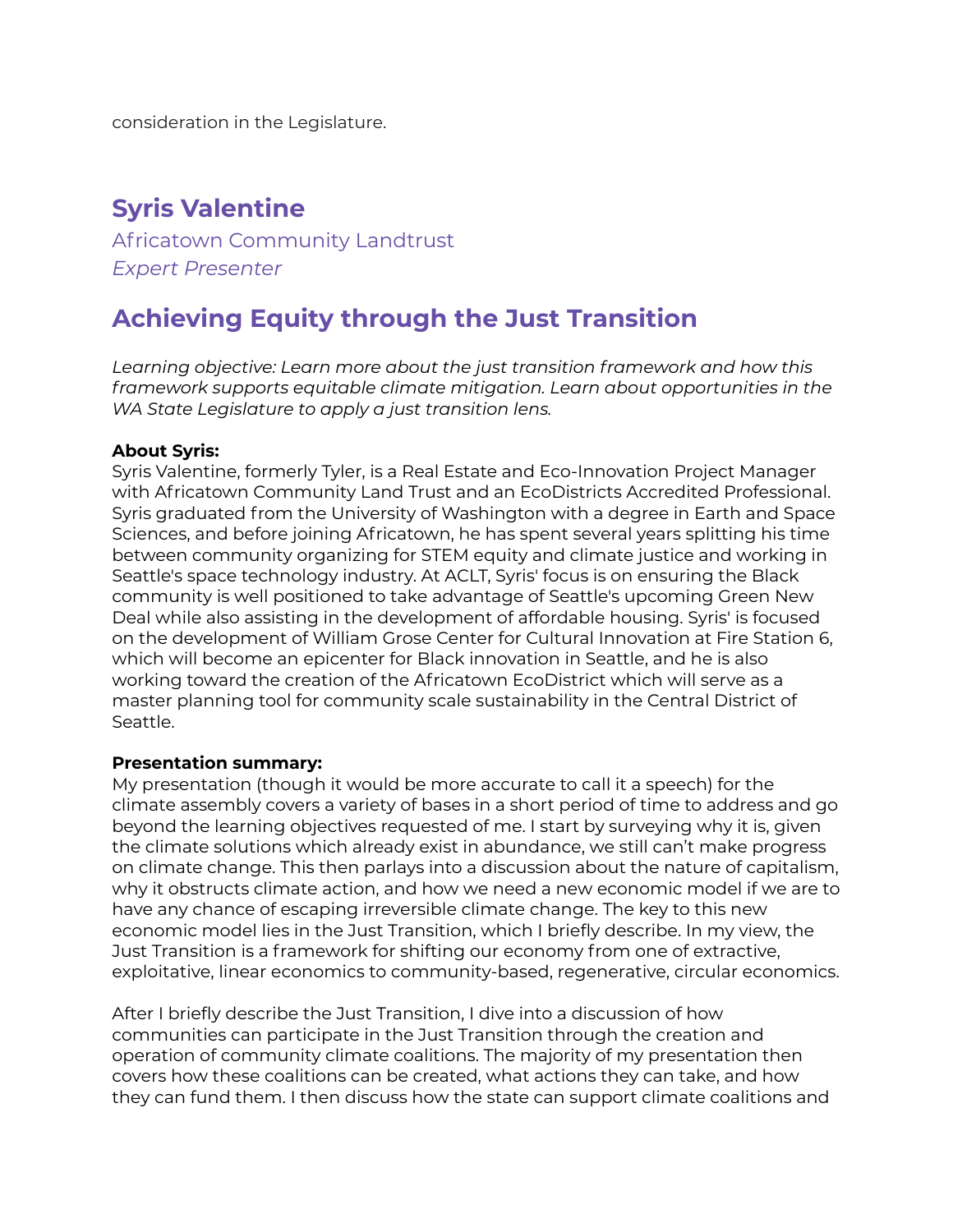community-based climate actions, and I close with an overview of how climate coalitions build the political power we need to pressure state and national governments to enact legislation that supports aggressive climate action.

## **Katelyn Roedner Sutter**

<span id="page-16-0"></span>Manager for U.S. Climate, Environmental Defense Fund *Interested Party Presenter*

# <span id="page-16-1"></span>**State-Level Emissions Data and Washington 2030 Goals**

*Learning objective: Learn about WA emissions reduction targets and what is needed to achieve them.*

#### **About Katelyn:**

Katelyn Roedner Sutter leads Environmental Defense Fund's climate work in California and strategic climate engagement in other Western states, including Washington. Katelyn's focus is on advancing policies that establish and implement long-term greenhouse gas emission reductions and improve local air quality. Katelyn also contributes to EDF's work on international climate policy. Prior to joining EDF, Katelyn worked in California's San Joaquin Valley with environmental justice and faith communities on local climate, air quality, land use and transportation issues.

#### **Optional additional materials:**

● WA Gap Analysis (see PDF attached in email)

### **Dr. Steven Ghan**

<span id="page-16-2"></span>Climate Scientist at Pacific Northwest National Laboratory *Expert Presenter*

# <span id="page-16-3"></span>**En-ROADS Climate Change Solutions Simulator**

*Learning objective:*

- *● Learn about wedge analyses and review opportunities across the board in how WA can reduce emissions and make the most impact.*
- *● Learn about how the En-ROADS tool and how it can be used to support the deliberative sessions.*